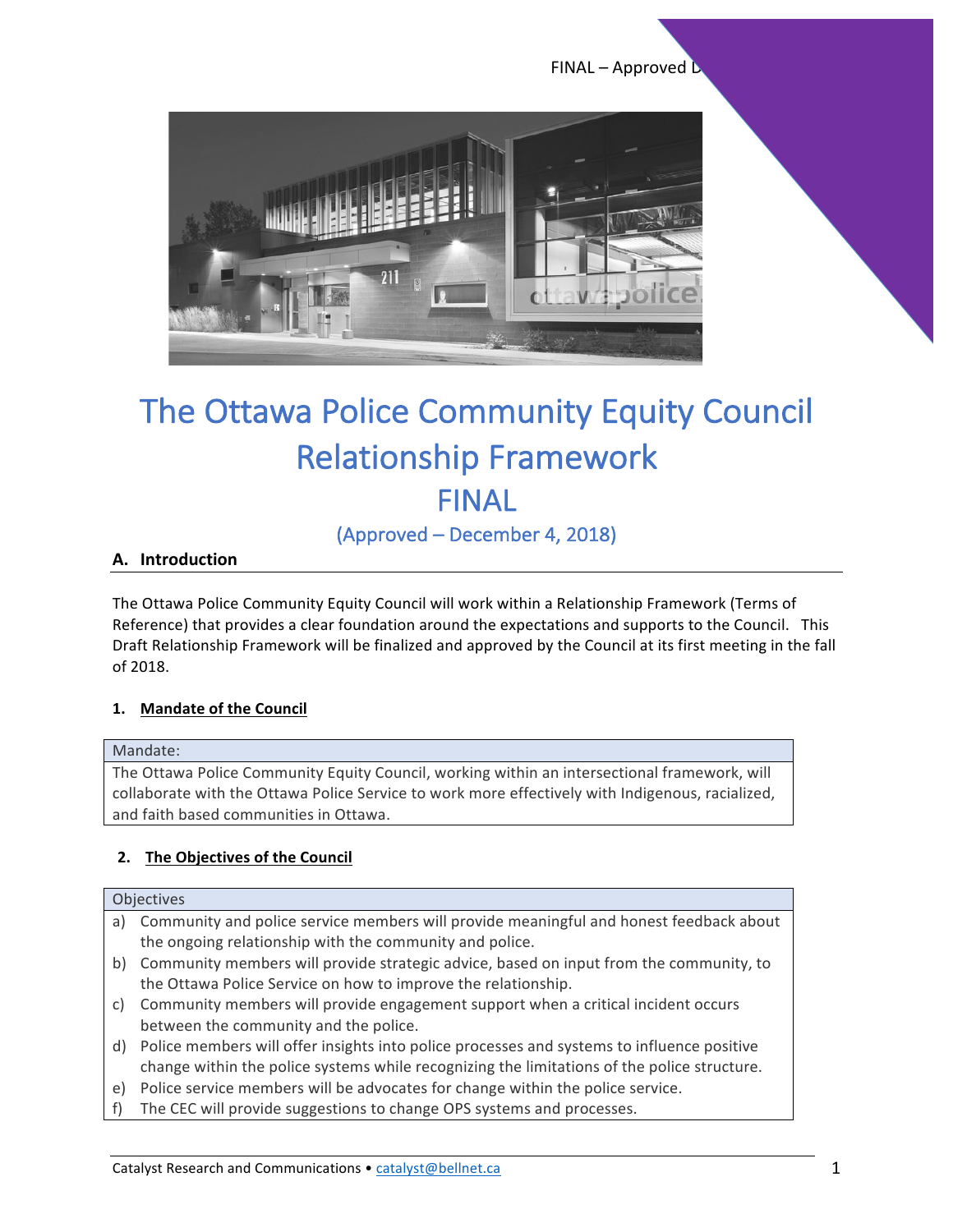#### **3.** Outcomes for the Council

#### Outcomes

The three initial outcomes for the work of the Council are:

- a) To improve relationships between Indigenous, racialized and faith-based communities and the Ottawa Police Service.
- b) To see changes within the OPS are initiated to develop and maintain strength-based relationships with Indigenous, racialized and faith-based communities.
- c) An increase in the accountability relationship between the police to the Ottawa community.

Specific actions will be identified to achieve these outcomes and to measure the progress in the work of the CEC.

#### **4. A principle based relationship**

- Solution focused
- Strength based
- Transparent
- Respectful and honest.

Principles will continue to be developed by the CEC that will inform the work of the Council.

#### **Roles and Responsibilities**

#### **5. Collective roles and responsibilities of the Council**

The roles of the council are:

- a. Respond to community around specific situations and facilitate resolution within the OPS. (Bridge or liaison role)
- b. Provide advice and solutions from a bigger perspective (post incidents and based on thematic trends) on the relationships between OPS and the community.
- c. Provide advice and solutions to the OPS around internal changes that they need to make to address thematic trends.

#### **6. Individual Council members' roles and responsibilities**

- a) Attend Council meetings every second month.
- b) Adhere to the Code of Conduct of the Council (to be developed by the Council at their first meeting).
- c) Work on at least one committee or work group.
- d) Meet with members of the public (outside of your community) at least once a year to get feedback on the relationship with the police. (This will be part of the work plan.)
- e) Use the key communication messages developed by the Council when participating in the public meetings.
- f) Stay connected to your nominated community organization through a formal accountability mechanism. (e.g. attending meetings to give and receive feedback)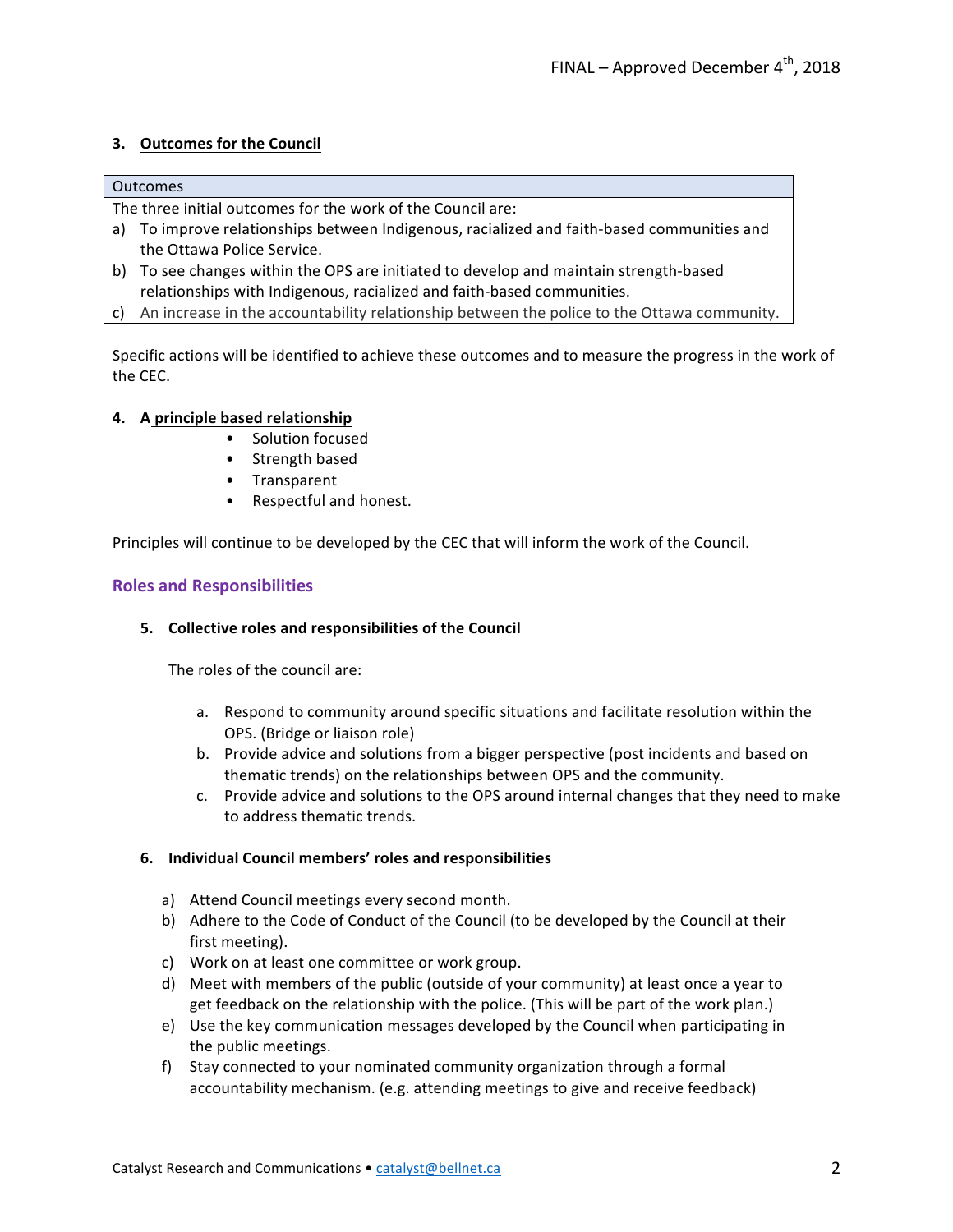#### **7. Chairpersons' role and responsibilities**

There are four leadership roles on the Council:

- a. Community chair and vice chair (selected by the Community members of the CEC)
- b. Police chair and vice chair (based on position within the organization)

Both chairpersons have responsibilities to:

- a) Work with the Facilitator in preparing the agenda.
- b) Follow up on specific actions that come out of each meeting.
- c) Support the conversations in a leadership role, including elevating the conversations to strategic discussions.
- d) Speak to the media on the collective positions of the Council.
- e) With the facilitator, address conflict of interest and violations of the code of conduct.

The Police Chairperson has the responsibility to ensure that items that are directed to the Chief of Police are shared in a timely manner that reflects the direction of the Council.

#### **8.** Facilitator's role and responsibilities

The Facilitator will support the process of the Council including:

- a) Work with the Chairpersons in preparing the agenda.
- b) Facilitate the Council meetings, including summarizing discussions and decisions.
- c) With the co-chairs, address conflict of interest and violations of the code of conduct.
- d) Provide templates and processes to support the Council in their work.

#### **9.** Administrative support person's role

The Administrative support person works closely with OPS Diversity and Race Relations to support the smooth operations of the Council. The specific tasks for the Administrative support person will be identified in their job description. Key tasks include:

- Attend all meetings of the Council and record the deliberations. Prepare the minutes and submit no later than 2 weeks after the meeting.
- Coordinate the logistical support to the meetings.
- Maintain the contact information for all Council and committee members.
- Ensure that all members of the Council and committees are informed of meetings.

#### **10. Diversity and Race Relations roles and responsibilities**

The Diversity and Race Relations office of the Ottawa Police Services will provide ongoing logistical, management and administrative support to the Community Equity Council including:

- Managing the budget for the Council.
- Supervision and support to the administrative people providing support to the Council.
- Logistical coordination for the Council and the Committees.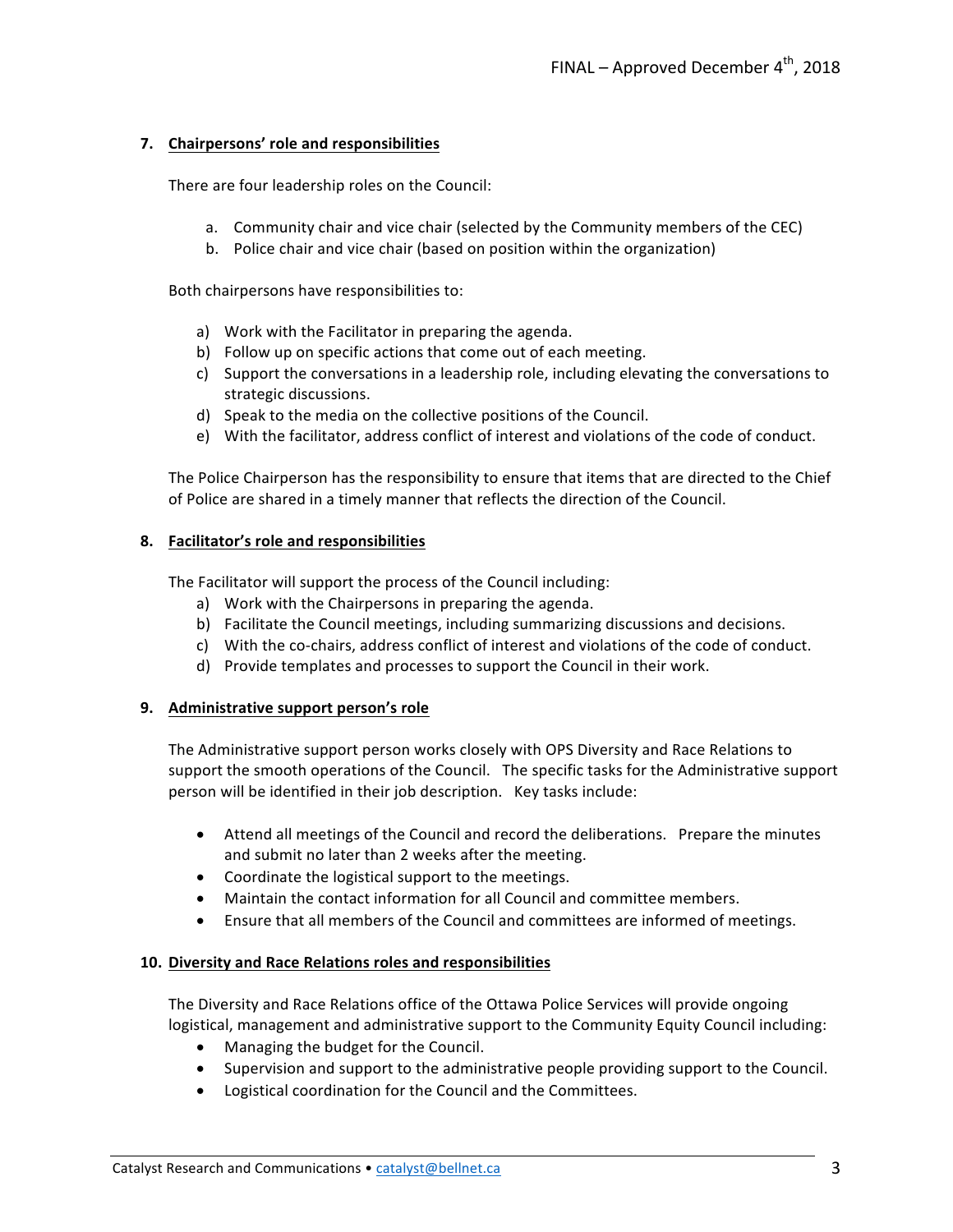• Retaining the records and the corporate history of the Council.

The Staff Sergeant for Diversity and Race Relations is the vice-chair of the Community Equity Council.

#### **Selection of Council Members**

#### **11. Membership criteria**

The criteria for being a Council member is based on a matrix that will be reviewed and updated each time a selection process occurs. The matrix is based on the most recent research and studies that indicate the level and quality of interaction between the OPS and community members. Selection criteria will relate to:

- Community Identity
- Intersectional Identity
- Strategic skills
- Community relationship to the police (arrests, incidents of being stopped)
- Community incidences (gangs, drugs)
- Cross-sector relationship skills

#### 12. Selection process to the Council

- a) Community members
	- There will be an open and transparent recruitment process for community members, including a clear description of the qualifications that are needed to be on the Council.
	- The membership criteria (above) will form the basis for selection of membership to the Council.
	- The recruitment information will be distributed broadly throughout the community.
	- The process will include an application form, signed agreement to the Mandate, submission of resume, letter of interest and a letter from a community organization that the candidate will be accountable to.
	- All final candidates for the Council will go through an interview process.
- b) Police members
	- Council membership from the Ottawa Police Service is based on position as indicated below:
		- o Deputy Chief (Co-Chair)
		- $\circ$  Supt. Criminal Investigations, or designate
		- $\circ$  Supt. Community Safety Services, or designate
		- $\circ$  Supt. Front Line Deployment, or designate
		- o Supt. Support Services, or designate
		- $\circ$  Supt. Training & Development, or designate
		- o Director of Community Development
		- $\circ$  Executive Officer to the Chief of Police
		- $\circ$  Staff Sergeant, Diversity and Race Relations (Vice Chair)
		- $\circ$  Executive Advisor on Equity, Diversity and Inclusion (under development)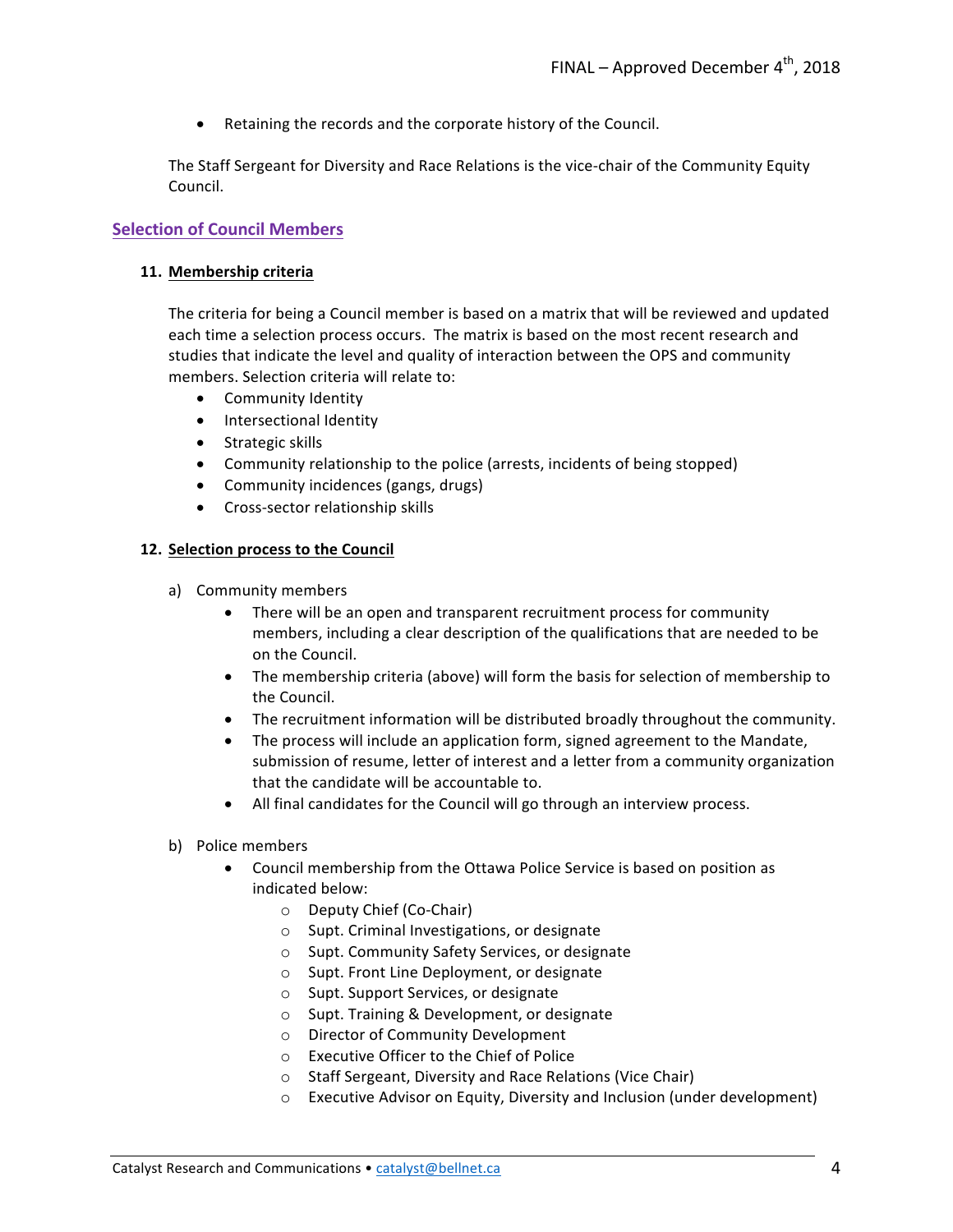- The OPS Co-Chair of the Council will inform the OPS members of their selection.
- c) Indigenous Elders
	- The Council will work with the Ottawa Aboriginal Coalition to select three Elders to represent the Indigenous (First Nation, Inuit and Métis) community in Ottawa. The Elders will rotate so that there is one Elder available for each Council meeting.
- d) The OPS and Community Chairpersons and Vice-Chairpersons
	- The Council has two chairpersons and two vice-chairpersons representing the OPS and the Community.
	- The OPS Chair and Vice-Chair positions are based on the position they hold in the organization (see above).
	- The Community Chairperson and vice chairperson are selected by the Community members through a transparent process for a term of two years.
- e) Ex Officio Members
	- The RCMP, OPP and Military Police will be invited to participate as ex-officio members of the Council. They will be asked to provide members that are equivalent in rank to the members from the OPS who are on the Council.

#### **13. Terms**

- a) Community Council members will be on the Council for two to three year terms, and up to a maximum of six years.
- b) Community Council members will need to take two years off after their six years before being eligible to apply again for the Council.
- c) Police Council members are assigned to the Council through their position. Should their position change, the OPS member will transfer their position and knowledge to the police member replacing them in their Council role.

#### **14. Removal of Council Members**

The removal of Council members is considered a very serious situation and would not be done without deliberations between the Council member, the two Co-Chairs and the Facilitator. There are a number of reasons that council members would be removed from the Council.

- a) **Attendance:** Council members who miss three meetings in one year will be asked to reevaluate their commitment. If they cannot reliably attend, they will be asked to remove themselves from the Council.
- b) **Behaviour:** The Community Equity Council will conduct its work based on a Code of Conduct that is agreed upon by the Council Members. Council members who violate the Code of Conduct will be spoken to outside of the meeting with a clear explanation of the violation and the expected change. If the behavior does not change or improve after a discussion has occurred and sufficient time has been given to show evidence of change, the Co-Chairs will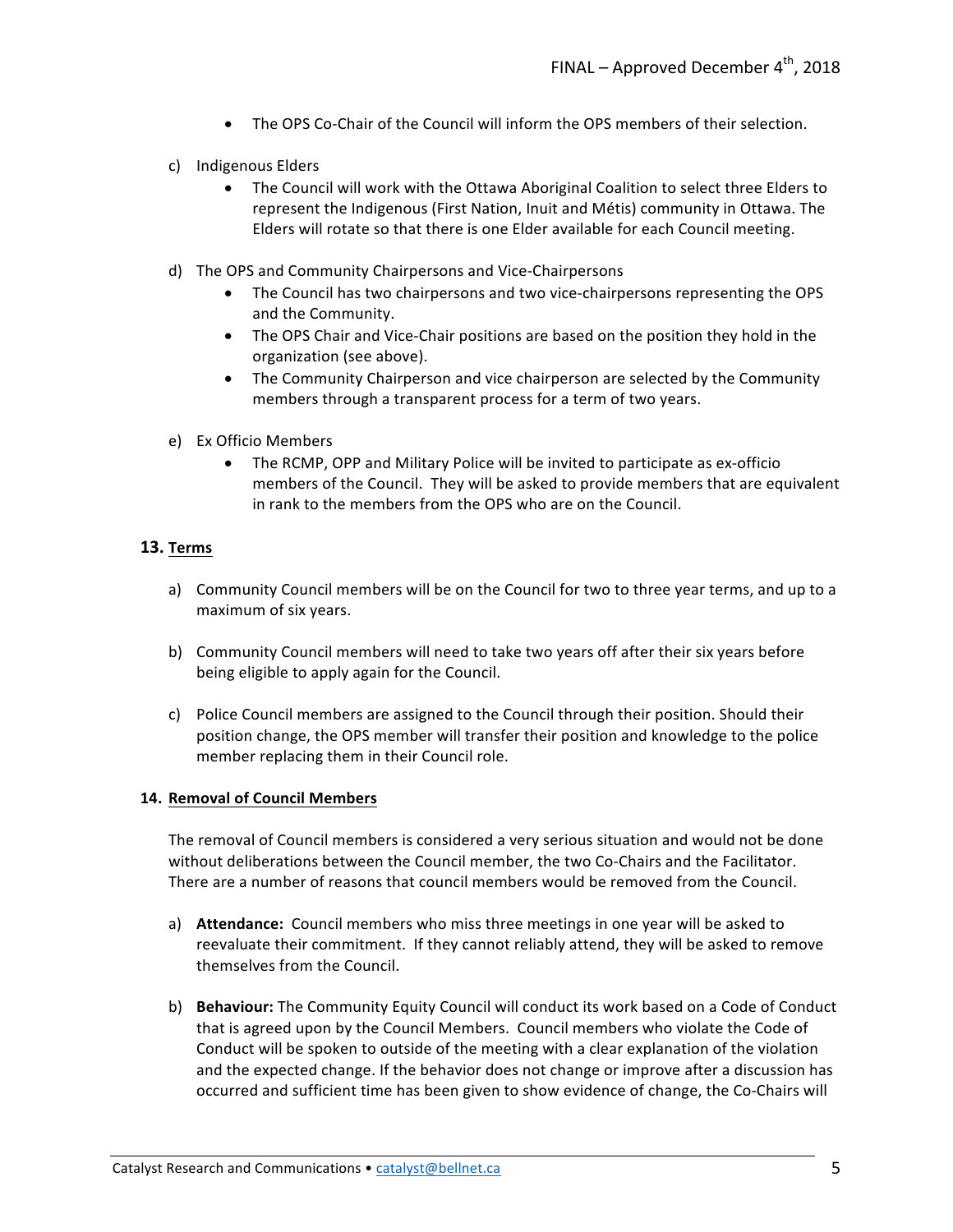bring forward a motion to the full Council for the member to be removed. The organization that is connected to the Council member will be informed if a Council member is removed.

- c) **Accountability:** Each Community Council member has been asked to identify an organization that they will ensure accountability to. Each Community Council member will be required to fill out the Accountability template and update throughout the year on their accountability activities. (see Appendix A)
- d) **Police Members:** Police members are accountable to their internal performance management system. Concerns that are not resolved through discussions and interventions by the Co-Chairs and/or Facilitator with the CEC-OPS member will be directed to their supervisor.

#### **How We Will Work Together**

#### **15. Community Equity Council Meetings**

a) **Frequency of meetings**: Council meetings will happen six times a year. The Council will meet every other month, starting in January of each calendar year. Council meetings will be held in January, March, May, July, September and November of each year.

Committee meetings will be held the alternative months when the Council is not meeting.

b) **Agenda preparation:** A standard agenda will be developed that will support the Council deliberations and will ensure that there is time for: timely discussions around current issues happening in the community and conversations and recommendations coming from the Committee work.

#### **16. Community Equity Council Processes**

- a) **Code of Conduct:** The Council will develop a Code of Conduct that all Council members will be expected to follow. The Code of Conduct will be inserted into the Terms of Reference once it is completed.
- b) **Meeting process:** The meetings will be facilitated to support full participation by each Council member. The discussions will be focused and be referenced to the mandate. In preparing for discussions, a briefing note or presentation will be provided so that Council members can start the discussion with the same foundational information. A round will be conducted so that we hear from each member of the Council on key discussions and decisions. Before the end of each meeting, a summary will be provided on the key messages coming out of the Council including decisions. These will be uploaded to the website and shared publicly 24 hours after the meeting.
- c) **Meeting minutes and key messages:** Meeting minutes are prepared by the Administrative Support person to the Community Equity Council. The minutes will be a high level summary of the discussions and decisions made. The key messages, agreed by the Council at the end of each session, will be inserted into the minutes.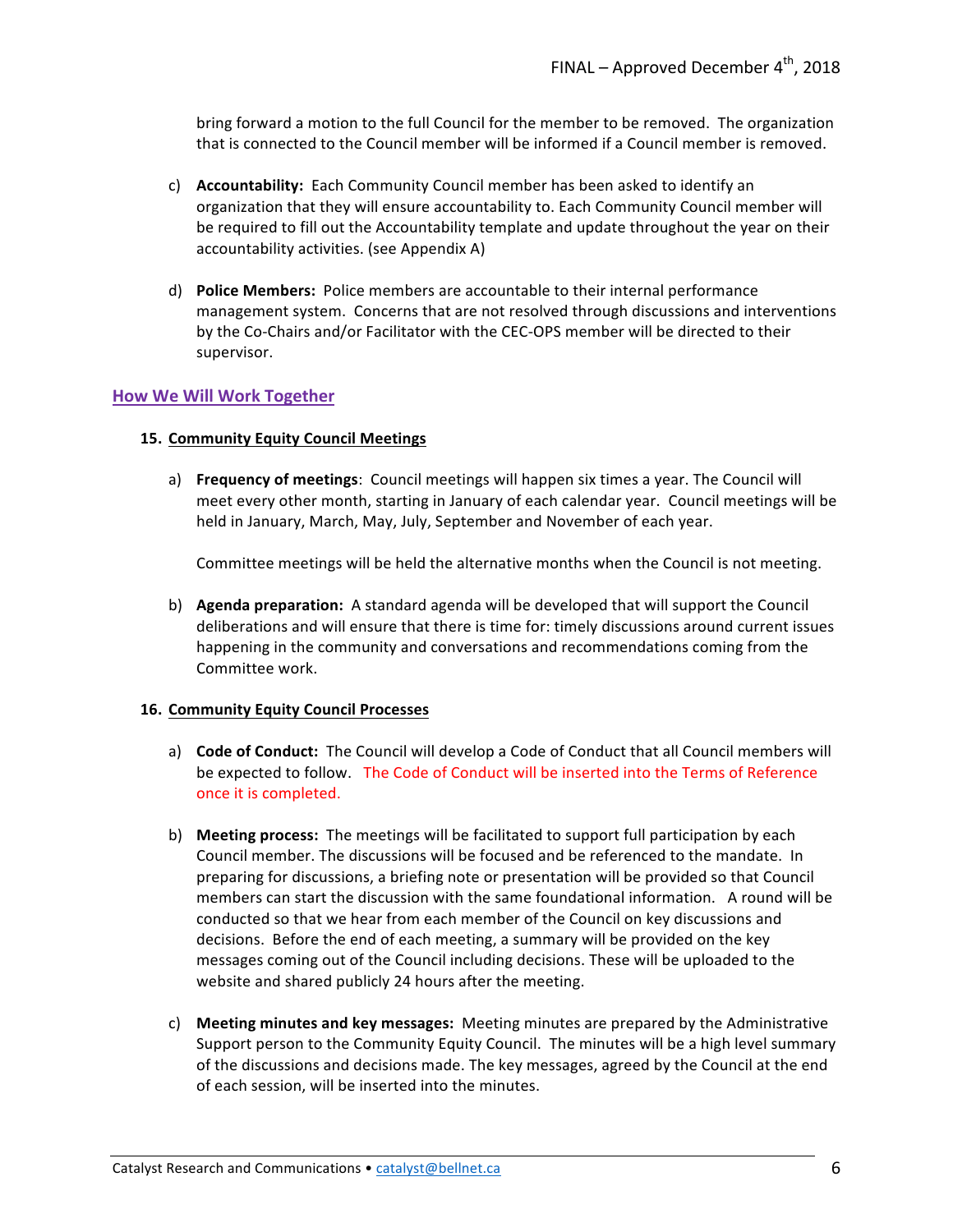- d) **Addressing conflict:** Conflict is natural and healthy in any group environment. Conflict at the table and in Council discussions will be respectful. When there is conflict between individuals and/or groups within the Council, we will require Council members to initiate resolution of a conflict between themselves. If they cannot reach a resolution, they can ask the Co-Chairs and/or Facilitator to help resolve the issues. Conflicts that are adversely affecting the Council will be addressed by the Co-Chairs and the Facilitator in a pro-active, constructive way.
- e) **Conflict of Interest:** In some discussion within the Council it may be important to identify a conflict of interest. Council members can declare a conflict or the co-chairs or facilitator can name a conflict. A conflict of interest can be: where family members or close friends of a Council member are involved in a specific situation or where the situation includes police members that a Council member directly supervises. The Co-Chairs and facilitator will decide on whether the conflict will adversely impact the discussions or decisions and how to address it.
- f) Guests and public participation: Council meetings are open to the public however only members of the public that are on the CEC agenda and have been identified as guests or speakers will have the opportunity to speak at the Council meetings.

#### **17. Decision-Making Process**

The decisions that the Council makes will primarily be recommendations to the police on how to make improvements around their relationship between the OPS and the Indigenous, racialized and faith based communities. The decision-making process will be a modified consensus model.

- a) Appropriate time will be given to have full discussions to support informed decisions. Specific time will be allocated in the meeting agenda for the discussion for each item and can be extended when necessary.
- b) Using the consensus model, the table will have the opportunity to discuss the item and identify whether the Council has consensus.
- c) The 1-6 ranking adopted at the First National Meeting is:
	- 1) Fully support
	- 2) Support with reservations
	- 3) Acceptable
	- 4) Will not block it, can live with it
	- 5) Need more information or discussion in order to support
	- 6) No; cannot accept it.
- d) If everyone is at level #4 or above, consensus has been reached.
- e) If there is consensus in the room with some reservations, the reservations will be considered in order to make the decision stronger. If this requires changes to the item, these will be discussed and posted in the meeting,
- f) If there is no consensus and there is a time restriction, the group will move to a vote.
- g) A decision has been achieved if there is agreement by at least 75% of the leaders at the meeting voting to support the motion.
- h) If the motion goes to a vote, each person who is not part of the majority can request to have their name noted along with the concerns that prevented them from supporting the motion.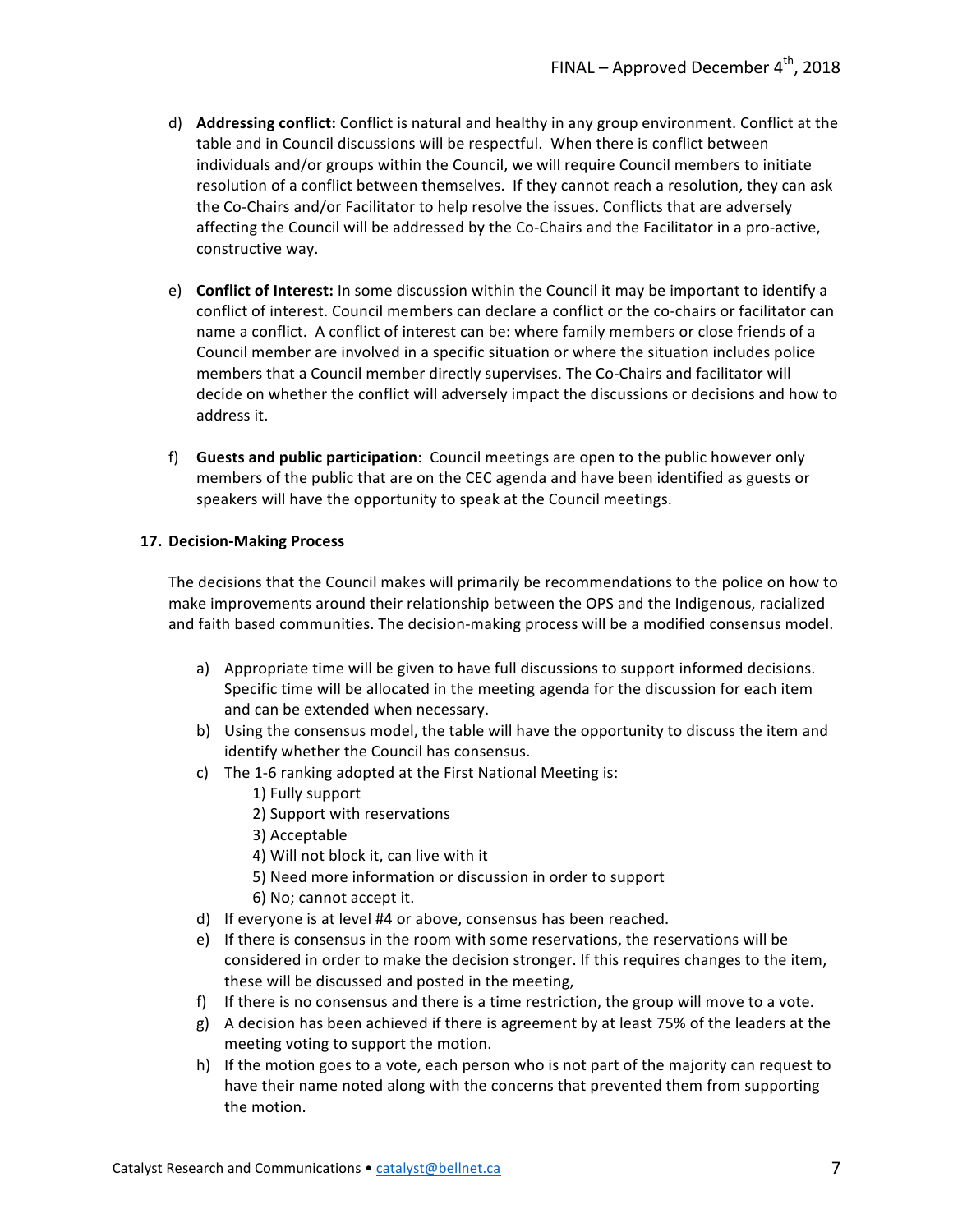#### **18. CEC Committees**

There are six Standing Committees for the Community Equity Council. Each will have their own Terms of Reference. The mandates for each committee are:

#### **a) Committee mandates**

**Communications committee:** This committee has three responsibilities:

- $\circ$  Review and ensure that the CEC website is up to date.
- $\circ$  Develop a social media policy for the CEC
- $\circ$  Review and summarize the Community Engagement feedback and present a report to the CEC on the issues emerging from the community.

**Bias Neutral Policing:** This committee will work closely with the internal OPS members that are implementing the Bias Neutral Policing initiative. Under the initiative there are three key areas that require focus:

- $\circ$  Community engagement performance indicators in the Performance Management system
- o Training and Ongoing Professional Development
- o Recruitment and Selection

**Anti-Racism Committee:** This committee will look at ways that the OPS can work with communities who have identified the OPS as being racist or where incidents occur and racism is named as one of the dynamics in the situation.

**Indigenous Relations Committee:** This committee will work on areas that need strengthening between the Indigenous community and the OPS.

**LGBTQ2S+:** This committee will identify and work on areas that need strengthening between the LGBTQ2S+ community and the OPS that intersect sexual orientation, gender fluidity, race and Indigeneity.

**Issues** This committee will review issues that come from the community and indicate that the process that the OPS member(s) used was not productive or effective. This committee will support existing OPS processes to resolve the issue in a constructive and strength based way while also providing recommendations for better or new processes.

- **b)** Membership to the Committees: Committee members will be made up of Community Equity Council members, community members and Ottawa Police Service members. Community and OPS members can indicate at any time an interest in a committee. The Diversity and Race Relations office will maintain the list of interested people. A process will be developed in the first six months of the Council (by April  $1<sup>st</sup>$ ) for ongoing recruitment and selection to committees.
- **c)** Co-Chairs for Committees: There will be two co-chairs (one from the OPS and one from the community) for each committee and at least one co-chair has to be sitting on the Community Equity Council. The other co-chair will be chosen from committee members.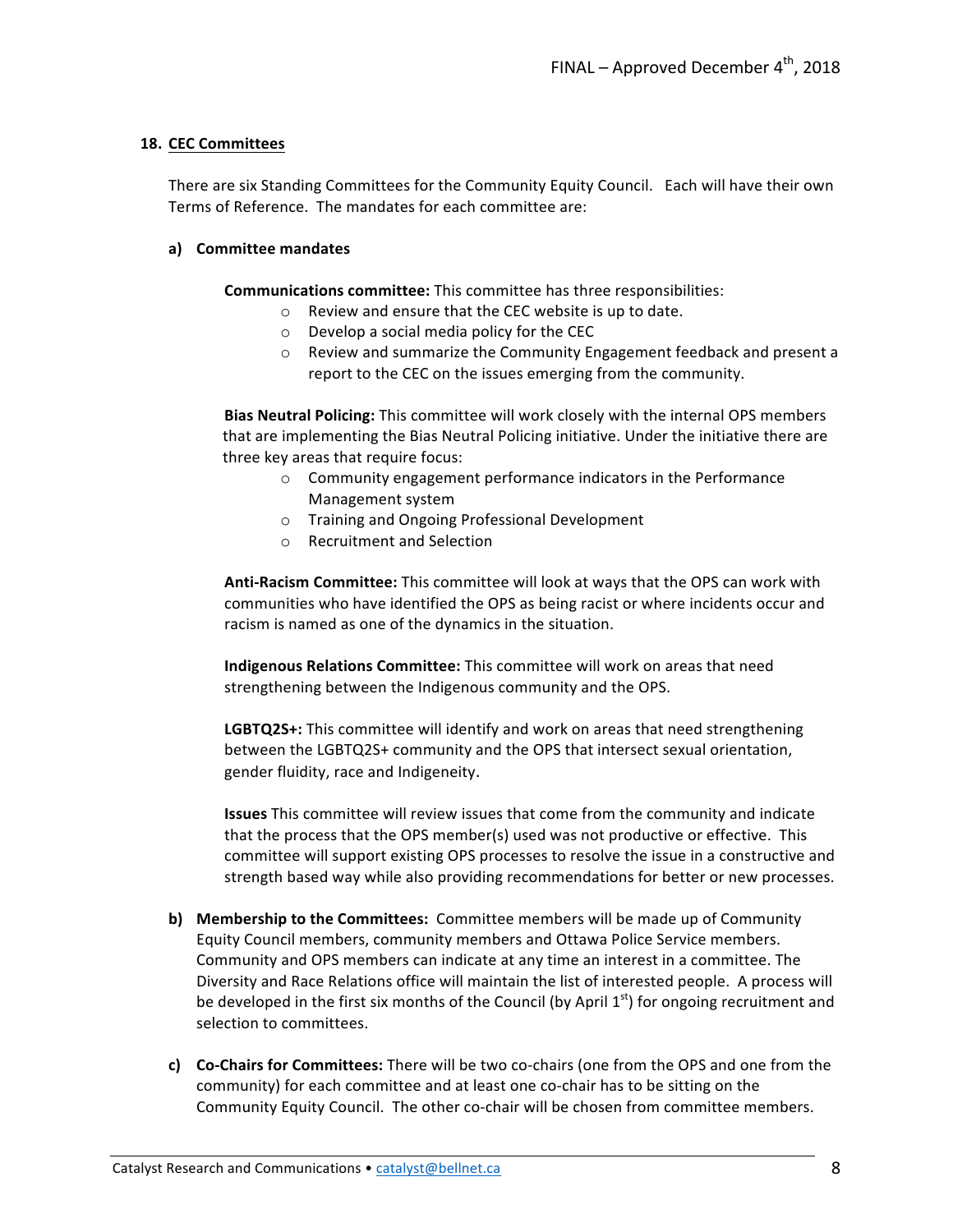- **d)** Frequency of Meetings: Committee meetings will be held six times a year, in the alternative month that the Council is not meeting. The months for committee meetings are: February, April, June, August, October and December. Committees can also plan supplementary meetings to complete the work of the committee.
- **e)** Supports to Committees: The Diversity and Race Relations office will support the committees including providing the minutes and logistical support.

#### 19. **CEC Ad Hoc Workgroups**

The Community Equity Council can form a working group to respond to a specific situation. The members of the working group will be identified based on the expertise and experience required to address the situation. The mandate of the workgroup and the membership will be decided by the Council.

A Work Group will have a time limited mandate until the situation is resolved or the work has been absorbed into a CEC committee.

#### **Our role in the Community - Accountability**

#### **20. Communication processes**

- **a) Formal CEC Media spokespeople:** The Community and OPS Co-Chairs are the media spokespeople for the Community Equity Council unless another person has been delegated to speak on behalf of the Council on a specific issue.
- **b) Collective media messages:** The Community Equity Council, or the Communications Committee, will develop collective media messages that reflect the overall direction of the CEC. Those messages can be shared by all Council members if approached by the media.

Key messages will be developed at the end of each meeting. If anyone on the CEC is contacted by the media they are asked to share CEC key messages. Inform the Diversity and Race Relations office if contacted by the media.

c) Website: The existing website for the Community Equity Council is on the previous COMPAC webpages on the Ottawa Police Services website. https://www.ottawapolice.ca/en/news-and-community/Community-and-Police-Action-Committee-COMPAC.asp

The content for the website is to be updated after a CEC meeting to provide updates on the decisions made at the meeting. The content for the website will be updated by the Communications Committee of the CEC. The management and technical updating of the website will be the responsibility of the Administrative support person through Diversity and Race Relations of the OPS.

**d)** Social Media The social media protocol will be inserted into the Terms of Reference once the Communications Committee has completed it.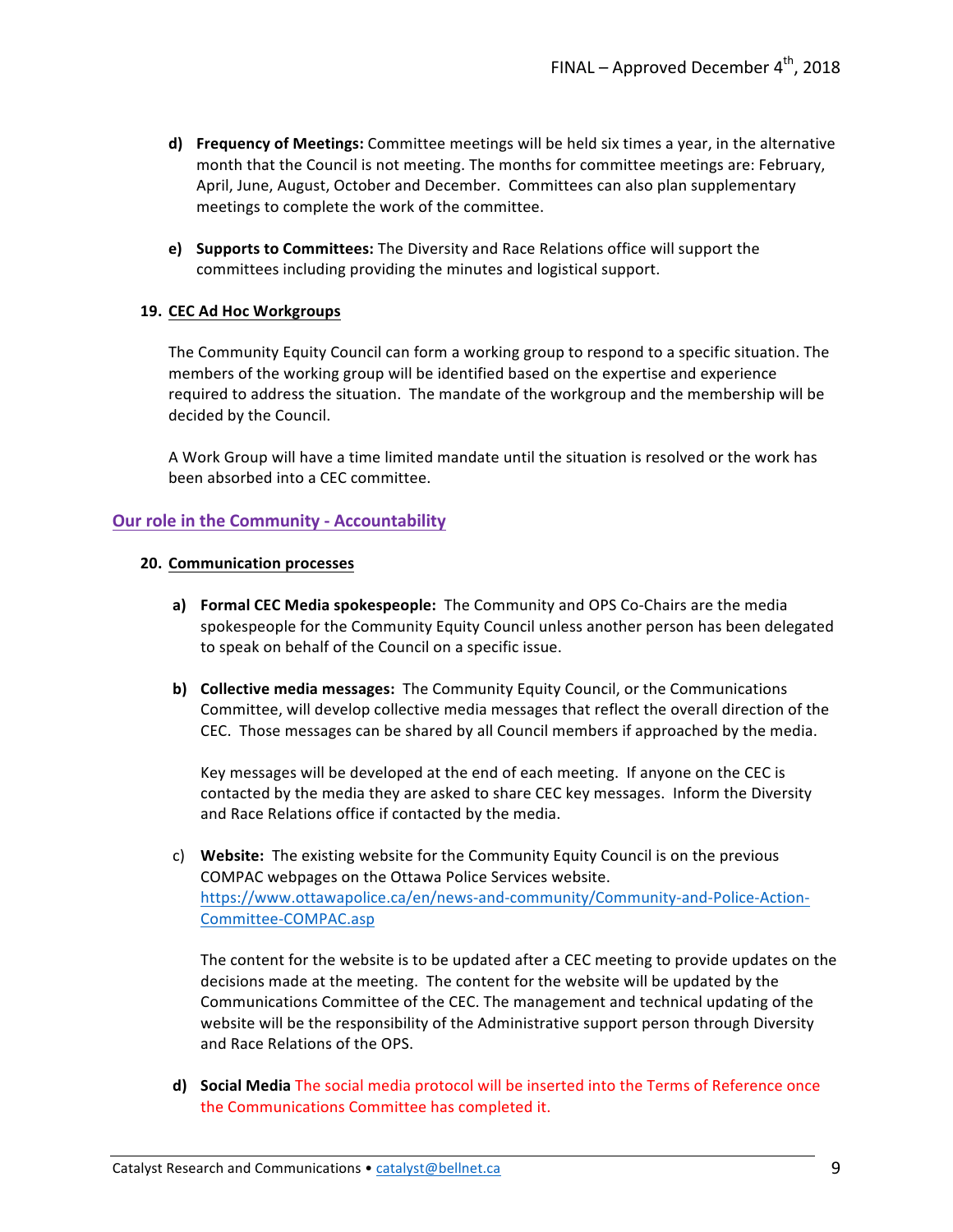**e)** Tracking CEC Communication: The Communications committee will track the media stories.

#### **21. Accountability of the Council to the Ottawa Community**

- **a)** Individual Accountability: Each Community Council member has been asked to identify an organization that they will ensure accountability to. That accountability includes: updating the organization and getting their feedback on the issues that are arising at the Council and, if possible, presenting a public report through that organization (e.g. AGA or community gathering) on the work of the Community Equity Council. The Council member is required to complete their accountability relationship template on an annual basis.
- **b)** Annual work plan with performance indicators: The Community Equity Council will work with an annual work plan that has specific outcomes and performance measures. The work plan will be developed at the first meeting of each year and will be based on the issues identified by the community and OPS around Indigenous, racialized and faith based communities.
- **c)** Annual Orientation: An annual orientation will be provided that includes an overview of the Ottawa Police Services, the data related to the communities in Ottawa and the intersectional approach.
- d) **Annual evaluation of the Council:** The Community Equity Council will do an annual evaluation that will include an individual assessment by each Council member and a group evaluation. The results will be used to support improvements and changes to the Council. The evaluation will be done in the fall of each year.
- e) **Annual CEC report**: An annual report will be developed each year in late fall that will assess the progress of the Council, including the areas the Council focused on, the impact of the work and lessons learned.

#### **22. Evaluation and Revision of the Relationship Framework.**

The Relationship Framework will be reviewed and updated annually at the first meeting of the new year.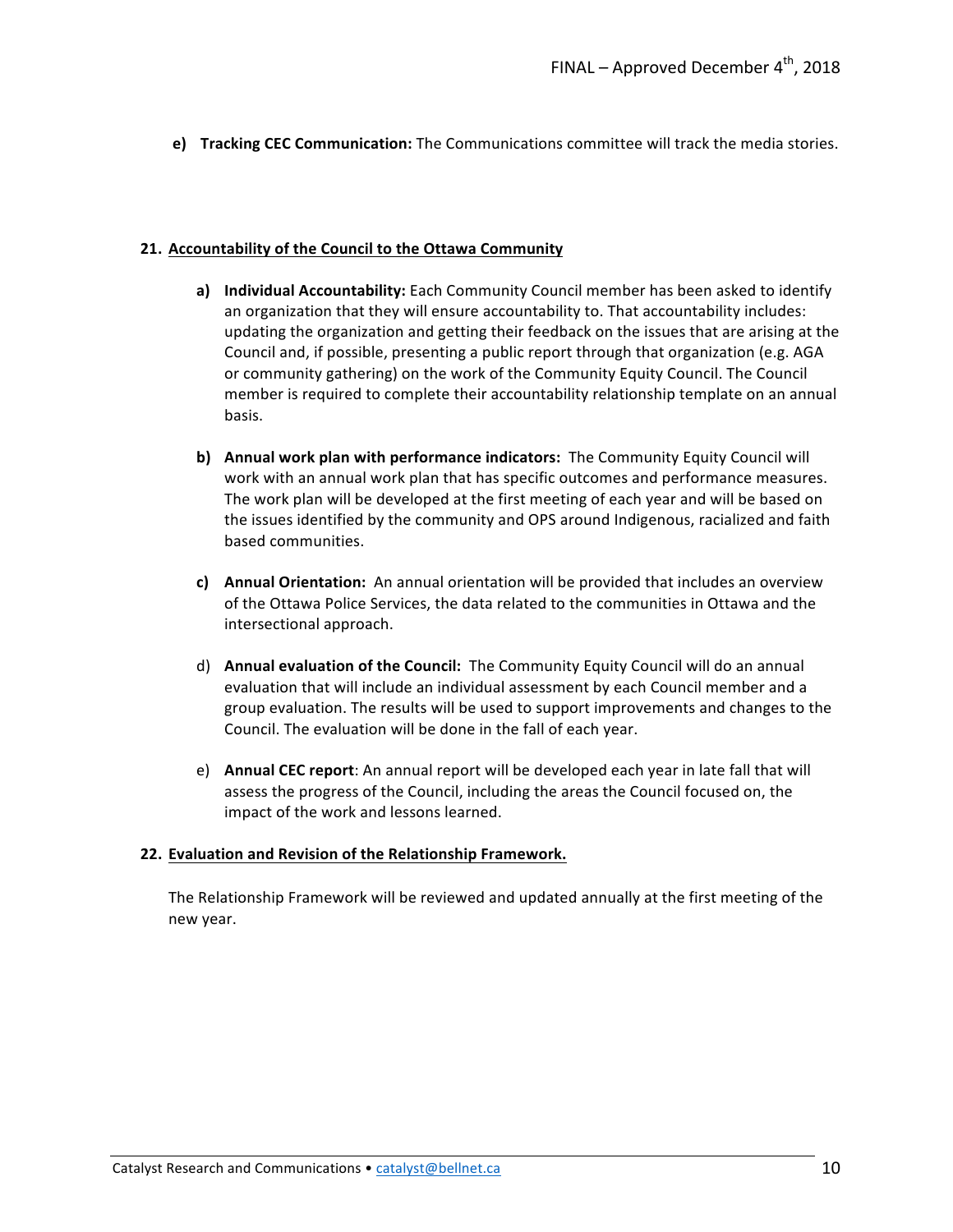## **Appendix A – Accountability Template**

| <b>Community Council Member</b>             |  |
|---------------------------------------------|--|
| Organization that I will be accountable to: |  |
| Contact person in the organization          |  |
| Meetings where I sought feedback for CEC:   |  |
|                                             |  |
|                                             |  |
|                                             |  |
|                                             |  |

|  | Meetings when I presented information to the organization about the CEC |  |
|--|-------------------------------------------------------------------------|--|
|  |                                                                         |  |

Other organizations that I connected with on behalf of CEC